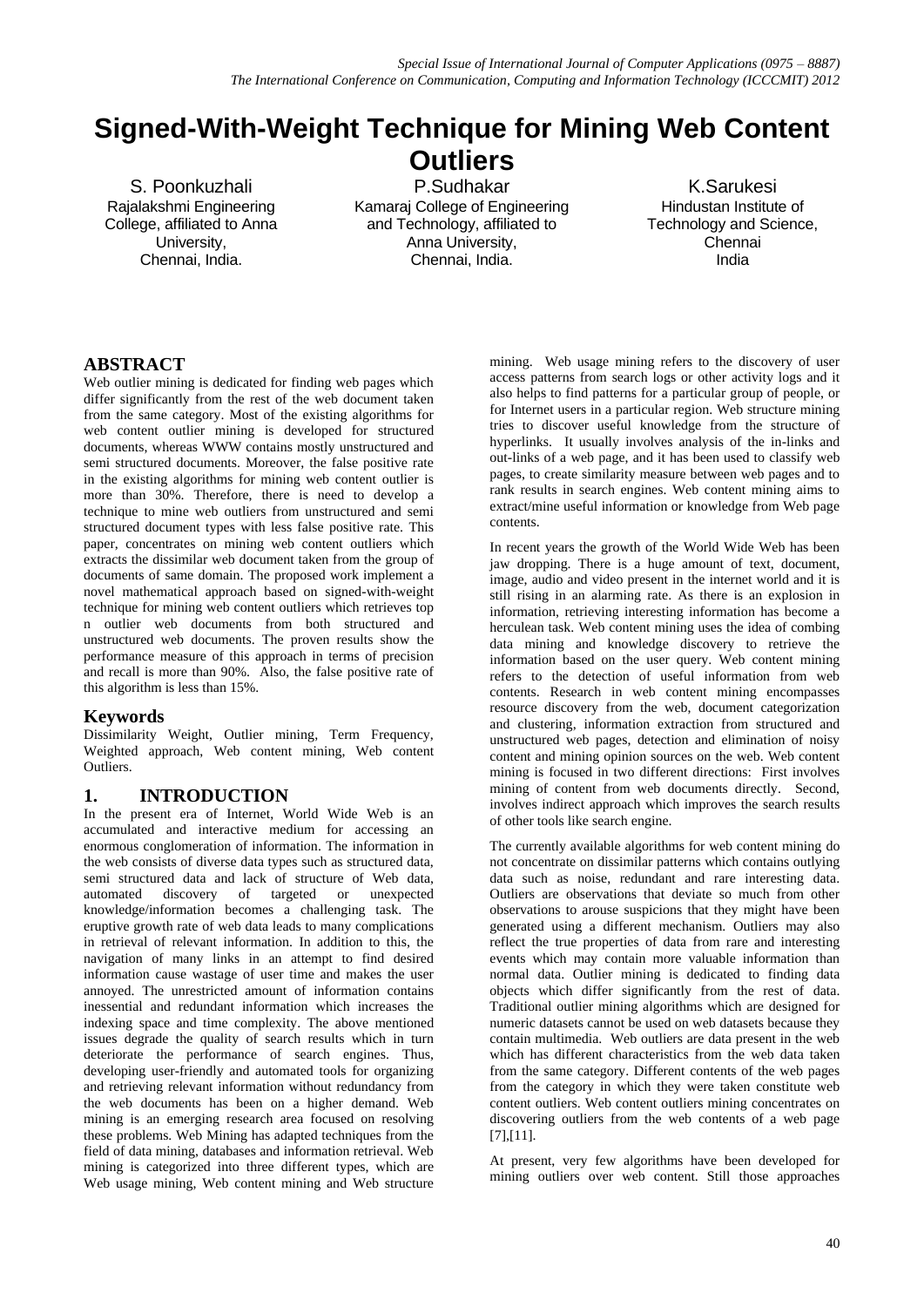focused only on structured documents, but, in reality most of the documents in World Wide Web is unstructured and semistructured. Moreover, the false positive rate of existing algorithms for mining web content outlier is more than 30%. The above mentioned issues, creates the need for developing a technique to mine web outliers from all types of documents including semi-structured and unstructured documents with less false positive rate. In this research work, a mathematical approach based signed and weighted technique is developed for mining web outliers in both structured and unstructured web documents. Removal of irrelevant content not only leads to reduction in indexing space and time complexity, but also improves the quality and accuracy of search results

#### Outline of Paper

Section 2 presents the related works done on this area. Section 3 presents Signed-with-weight technique for web content outlier deduction. Section 4 presents the experimental results and performance evaluation. Finally, Section 5 presents conclusions and future work.

## **2. RELATED WORKS**

Ali et al<sup>[1]</sup> presents an overview of the major developments in the area of detection of Outliers in numerical datasets. These include projection pursuit approaches as well as Mahalanobis distance-based procedures. They also discuss principal component-based methods, which is applicable for high dimensional data. Anguilli et al[2] proposes, a new definition of distance-based outlier and an algorithm, called HilOut, designed to efficiently detect the top n outliers of a large and high-dimensional data set. Breunig et al [4] introduced a new method for finding outliers in a multidimensional dataset through density based approach which uses a local outlier (LOF) for each object in the dataset, indicating its degree of outlier. Ramaswamy et al[15] presented new definition for outliers and propose a novel formulation for distance-based outliers that is based on the distance of a point from its kth nearest neighbor and developed a highly efficient partition-based algorithm for mining outliers. The above author"s devised algorithms based on distance and density based approaches for detecting outliers present only on numeric data sets.

Bing et al [3] presents characteristics of web and various issues on web content mining. Raymond Kosal et al[16] discuss about research areas in web mining and different categories of web mining . Malik et al [9]-[10] establish the presence of outliers on the web and discusses some practical applications and motivation behind web outlier mining. They provide taxonomy for web outliers and continue with the description of the different types of outliers present on the web. In addition, a general framework for mining web content outliers using domain dictionary is also presented.

The above authors [11] proposed an n-gram based algorithm using domain dictionary for mining web content outliers, which explores the advantages of n-gram techniques as well as HTML structure of web documents. The same authors [12] developed a WCOND-Mine algorithm for mining web content outliers using n-grams without a domain dictionary. Here weights are assigned to n-grams in documents based on which html tags enclosed their root words. Vector space model is used for dissimilarity computation. The experimental results show finding outliers with high order n-grams (5-grams) perform better than lower order n-grams. Based on the above ideas, authors [13] prolonged the work by presenting HyCOQ a hybrid algorithm which extracts the power of n-gram and word based systems. However, the entire algorithm stated by

above authors for mining web content outliers works only for structured documents. Also, n-gram computation leads to more processing time and memory usage. Xia Xuosong et al [17] present a framework and algorithm for mining Chinese web text outliers based on improved Vector Space Model (VSM) and n-gram combined with domain knowledge.

G.Poonkuzhali et al [6] worked in a new perspective using mathematical approach based on set theoretical for mining web content outliers considering different web outliers namely irrelevant, redundant and inconsistent web content The same authors developed an algorithm based on signed approach for mining web content outliers using organized domain dictionary[7]. They have also applied statistical approach for retrieving relevant information from both structured and unstructured documents [8]. In the proposed work, the authors have extended their previous work based on signed approach for improving the precision.

## **3. SIGNED-WITH-WEIGHT TECHNIQUE FOR WEB CONTENT OUTLIERS DETECTION**

The proposed algorithm explores the advantages of full word matching, signed and weighted approach using domain dictionary. Initially the input web document Di is taken and it is pre-processed into "m" words. Pre-process contains the following steps i.e. stemming, stop words elimination and tokenization. Stemming is the process of comparing the root forms of the searched terms to the documents in its database. Stop words elimination is the process of not considering certain words which will not affect the final result. Tokenization is defined as splitting of the words into small meaning full constituents. After pre-processing the full word profile for the document is generated and stored in hash table. Following the above process, term frequency for all the words is computed. Then a word (Wj) taken from document Di is searched on the domain dictionary. If the word (Wj) is found in the dictionary, then positive hit count is incremented by its corresponding term frequency else negative hit count is incremented by its corresponding term frequency. This process is carried out for all words in that web document. Then the dissimilarity weight DWi is computed for the document Di. The same process is carried out for all the extracted web documents. Finally, rank the dissimilarity weight in ascending order. The top 'n' documents are declared as an outlaid web document.

The details of each process are described in the following subsections.

# **3.1 Document Extraction**

Input documents are extracted from the search engines or web crawlers belonging to a particular domain based on user interest. This algorithm works well for both structured and unstructured documents. In case, if structured documents are extracted, then all the tags get removed before entering into the pre-processing phase. Unstructured documents can be directly parsed for pre-processing.

## **3.2 Pre-Processing**

The pre-processing phase transforms the extracted data into a structure form that will be more easily and effectively processed for the purpose of the user. The pre-processing is the step that processes its input data to produce output which makes the rest of the process less complicated. Before performing pre-processing, except text audio, video, image etc., are eliminated. Next, all digital numbers, punctuations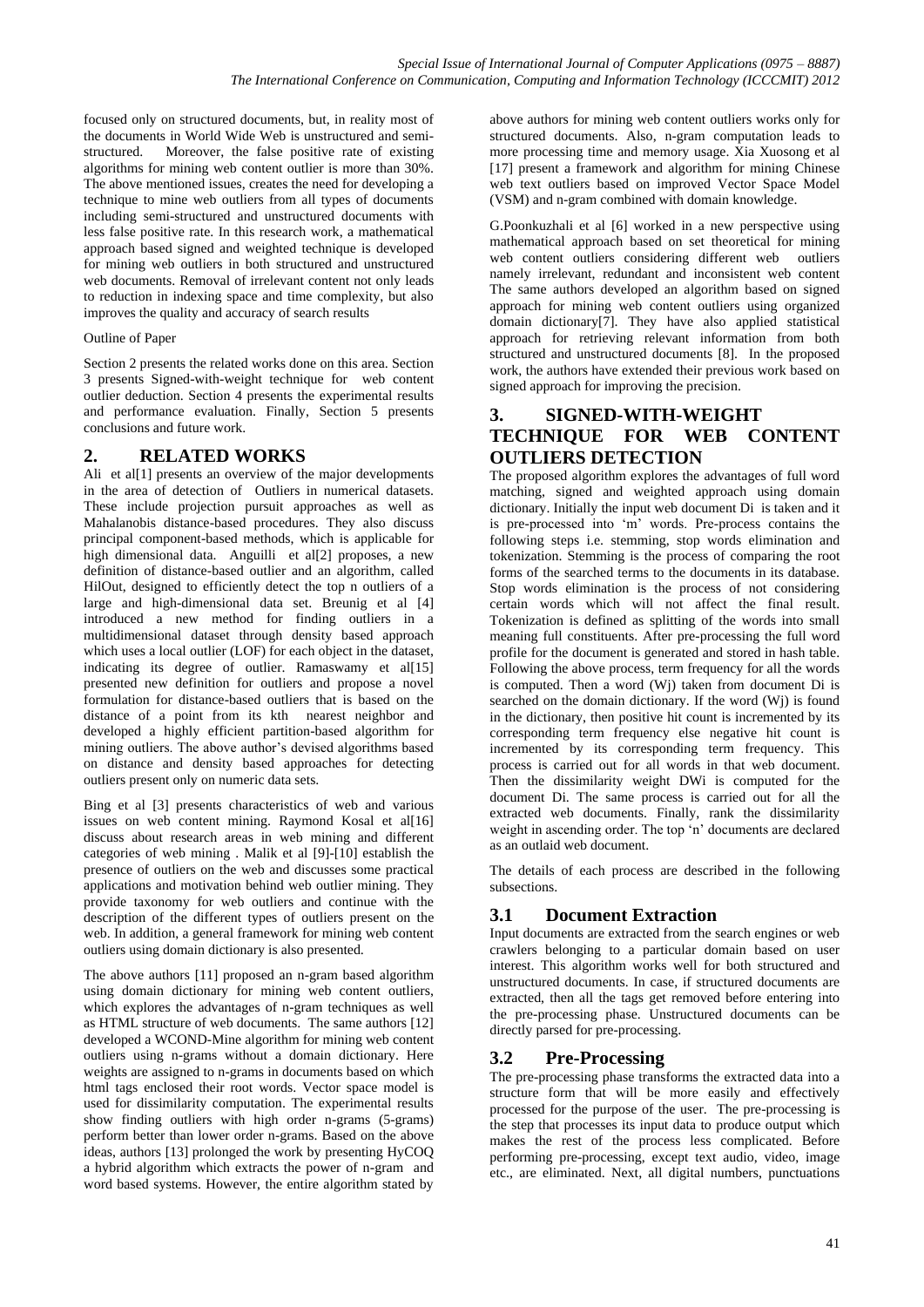like comma, full stop, quotation mark, and special symbols are removed. The pre-processing step involves: removal of



**Fig 1. Architectural design of the proposed system**

## **3.5 Similarity Matching**

stop words, stemming and tokenization. Stop words are common words that carry less important meaning than keywords. Usually search engines remove stop words from a keyword phrase to return the most relevant result which in turn improves search performance. Stemming is a process for removing the commoner morphological and inflexional endings from words in English. Tokenization is the process of breaking a stream of text into words, phrases, symbols, or other meaningful elements called tokens.

### **3.3 Full Word Profile Generation**

Full word profile is generated for the tokenized words and stored in a hash table, so that it can be compared easily with the words in the domain dictionary.

#### **3.4 Term Frequency calculation**

The term frequency calculation is a weight often used in information retrieval and text mining. The term frequency calculation is taking the word count for the words present in the documents. In other words, it is finding out how many times the word has occurred in the document..

After pre-processing and term frequency calculation, all the words from the extracted documents are searched in the domain dictionary. If that word matched with domain dictionary then positive hit count is incremented by its corresponding term frequency else negative hit count is incremented by its corresponding term frequency.

#### **3.6 Dissimilarity weight Computation**

Dissimilarity weight (DW) computation is done, after calculating the total positive hits and negative hits for each document. Dissimilarity weight (DW) computation is the ratio of sum of positive hits multiplied with α- value and negative hits multiplied with β-value to the sum of positive hits and negative hits. Here the α- value should be greater than βvalue as it shows more similarity with domain words.

#### **3.7 Detection of Outliers**

All the extracted documents are ranked in ascending order based on dissimilarity weight. Finally, the top n documents are declared as outliers. The algorithm for detecting web content outliers is given below: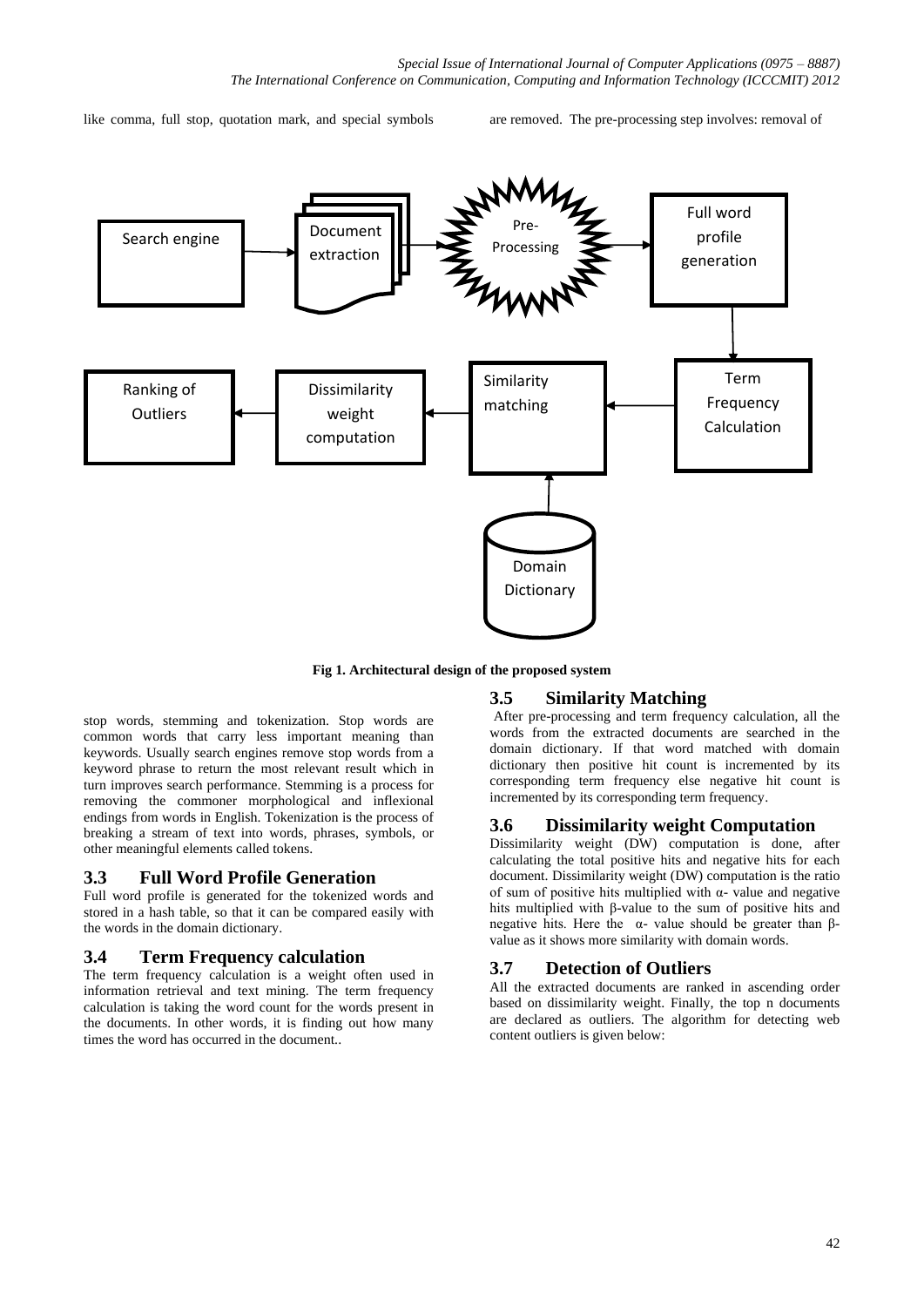**Algorithm**: Signed-with-weight Approach for Web Content Outliers Mining

**Input**: Web document  $D = \{D1, D2, D3, \dots, DN\}$ 

**Method**: Signed-with-Weight Approach

**Output**: Outlier documents

1: Extract the input web document Dn where

 $1 \leq n \leq N$ ;

2: Pre-process the entire extracted document;

3: Generate the full word profile;

4: Initialize i=1;

5: Consider Di ;

6: Initialize  $PositiveHits(i) = 0$ ; NegativeHits(i) = 0;

7: Compute the term frequency TF (Wj) for all words in Di where  $1 \le j \le m$  and m is the total number of words;

8: if Wj exist in domain dictionary then

 $PositiveHits(i) = PositiveHits(i) + TF(Wj);$ 

else

 $NegativeHits(i) = NegativeHits(i) + TF(Wj);$ 

9: Increment j;

- 10: Repeat step 8 and step 9 till  $j \leq m$ ;
- 11: Compute dissimilarity weight DWi as

$$
DWi = \frac{(PositiveHits(i) * \alpha) + (NegativeHits(i) * \beta)}{PositiveHits(i) + NegativeHits(i)}
$$

Where  $\alpha > \beta$ ; \*

12: Increment i;

13: Repeat from step 5 till  $i \leq N$ ;

14. Sort DW in ascending order;

15. Display top" n" outlier web documents

\* Since the positive hits get multiplied by  $\alpha$  and this corresponds to Wi of Di in domain dictionary,  $\alpha > \beta$  gives high value for DWi and so we focus on ascending order. If β  $> \alpha$ , the result will be descending order. If  $\alpha = \beta$  it will not be possible to order the documents, as all the documents will have unique value.

## **4. EXPERIMENTAL RESULTS**

Two sets of experiments have been done to evaluate the performance of the proposed approach for detecting web content outliers. First set of experiments presents the results of proposed algorithm applied over different types of test cases. As there is no real dataset for mining web content outliers present in unstructured document, a new dataset consisting of 100 web pages related to web content mining from different search engines are created for testing purpose. A dictionary is compiled using first 25 web content mining pages. The dataset consists of remaining 75 relevant documents (RD) related to web content mining domain and 75 outlier documents (OD)

which is not restricted to web content mining. Datasets with three different cases are used to produce results as follows:

CASE 1: Dataset with less number of outlier documents (OD<RD).

CASE 2: Dataset with balanced outlier and relevant documents (OD=RD).

CASE 3: Dataset with oft repeated outlier documents (OD>RD).

The input documents are first pre-processed and then the term frequencies are computed for all the words. Followed by that the dissimilarity weight for each document is computed for detecting the outlaid document. The weight factor for positive hits should be greater than the weight factor for negative hits in computing dissimilarity weight measure. Table 1, 2, 3 gives the results obtained through this signed-with-weight technique for three set of test cases.

|  |                                                  | Table 1. Signed-with- weight technique results for Case 1 |
|--|--------------------------------------------------|-----------------------------------------------------------|
|  | datasets (Outlaid document < Relevant document). |                                                           |

| Document<br><b>Size</b> | Actual<br>Outlier | Top 'n'<br>outliers | Outliers<br>detected<br>through<br>proposed<br>algorithm |
|-------------------------|-------------------|---------------------|----------------------------------------------------------|
|                         |                   | 10                  | 10                                                       |
|                         | 30                | 15                  | 14                                                       |
|                         |                   |                     |                                                          |
| 100                     |                   | 20                  | 18                                                       |
|                         |                   | 25                  | 22                                                       |
|                         |                   | 30                  | 27                                                       |

| Table 2. Signed-with weight technique results for Case 2 |  |
|----------------------------------------------------------|--|
| $datasets$ (Outlaid document = Relevant document).       |  |

| $a$ atasets (Outlaid document = Refevant document). |         |          |           |  |
|-----------------------------------------------------|---------|----------|-----------|--|
|                                                     |         |          | Outliers  |  |
|                                                     |         |          | detected  |  |
| Document                                            | Actual  | Top 'n'  | through   |  |
| Size                                                | Outlier | outliers | proposed  |  |
|                                                     |         |          | algorithm |  |
|                                                     |         |          |           |  |
|                                                     |         | 10       | 10        |  |
|                                                     |         |          |           |  |
|                                                     |         | 20       | 20        |  |
|                                                     |         |          |           |  |
| 100                                                 | 50      | 30       | 29        |  |
|                                                     |         |          |           |  |
|                                                     |         | 40       | 38        |  |
|                                                     |         |          |           |  |
|                                                     |         | 50       | 44        |  |
|                                                     |         |          |           |  |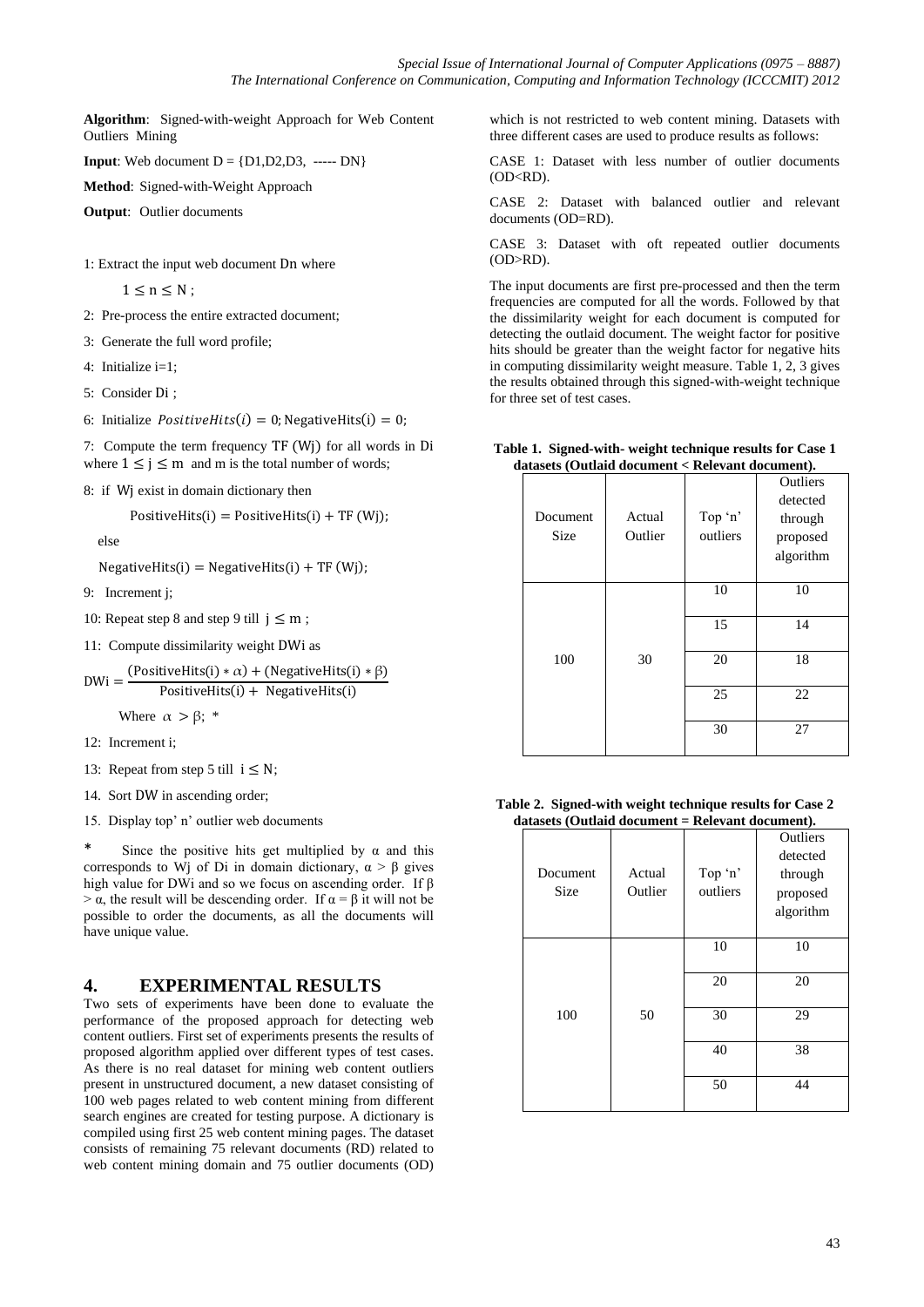| Table 3. Signed-with weight technique results for Case 1 |
|----------------------------------------------------------|
| datasets (Outlaid document >Relevant document).          |

| Document<br><b>Size</b> | <b>Actual Outlier</b> | Top 'n'<br>outliers | Outliers<br>detected through<br>proposed<br>algorithm |
|-------------------------|-----------------------|---------------------|-------------------------------------------------------|
|                         |                       | 10                  | 10                                                    |
|                         |                       | 25                  | 25                                                    |
| 100                     | 70                    | 40                  | 40                                                    |
|                         |                       | 55                  | 55                                                    |
|                         |                       | 70                  | 64                                                    |

The second set of experiments presents the comparative results of proposed approaches with existing approach on N-Gram based algorithm (Malik et al 2005a). The experiment is conducted with 225 resume pages and 25 recruiter pages retrieved from the dmoz open directory project (www.dmoz.org). The same input structured dataset was used by Malik et al to evaluate web content outliers algorithm based on N-Gram approach. The domain dictionary is constructed using 50 resume pages. The remaining 175 resume pages and 25 recruiter pages are taken as test data. The top "n" outliers detected by the proposed approaches and existing approach is shown in table 4 and in figure 2.

The precision of the proposed approach is high when compared to the existing approach and is presented in figure 3. The existing approach using WCOND Mine algorithm based on n-grams works only for structured documents. Even the processing time and memory utilization of existing approach will be more as it supports partial matching of strings. Also, the second set of experiment results listed in Table 4 implies that the false positive rate for the WCOND-Mine algorithm is more than 30% while increasing the top n outliers. But the proposed approach using signed-with-weight technique based on full word matching works for structured and unstructured documents with less than 15% false positive rate.

#### **4.1 Precision**

Precision is the number of correct results divided by the number of all returned results It can also be evaluated at a given cut-off rank, considering only the top most results returned by the system.

$$
Precision = \frac{TP}{TP + FP}
$$

#### **4.2 Recall**

Recall is the number of correct results divided by the number of results that should have been returned.

$$
Recall = \frac{TP}{TP + FN}
$$

## **4.3 F-Score**

F-Score is a measure of a test's accuracy. F-Score is the harmonic mean of precision and recall. F1 score reaches its best value at 1 and worst score at 0.

$$
F - Score = \frac{2 \times Precision \times Recall}{Precision + Recall}
$$

#### **4.4 Accuracy**

Accuracy is the measure which matches the actual value of the quantity being measured.

$$
Accuracy = \frac{TP + TN}{TP + TN + FP + FN}
$$
  
Error rate = 
$$
\frac{FP + FN}{TP + TN + FP + FN}
$$

Nomenclature: TP- True Positive TN – True Negative FP- False Positive FN – False Negative

**Table 4. Comparative Study with existing approach (WCOND-Mine) with proposed approach (Signed-with-weight)** 

| Docum       |                     | Outliers detected |               |  |
|-------------|---------------------|-------------------|---------------|--|
| ent         | Top 'n'<br>outliers | WCOND-Mine        | <b>WAMWCO</b> |  |
| <b>Size</b> |                     | Algorithm         | Algorithm     |  |
| 400         | 10                  |                   |               |  |
|             | 20                  | 13                |               |  |
|             | 30                  |                   |               |  |



**Fig 2: Comparative results of Existing approach (WCOND-Mine) with Proposed approach (Signed-withweight) for detecting top 'n' outliers**